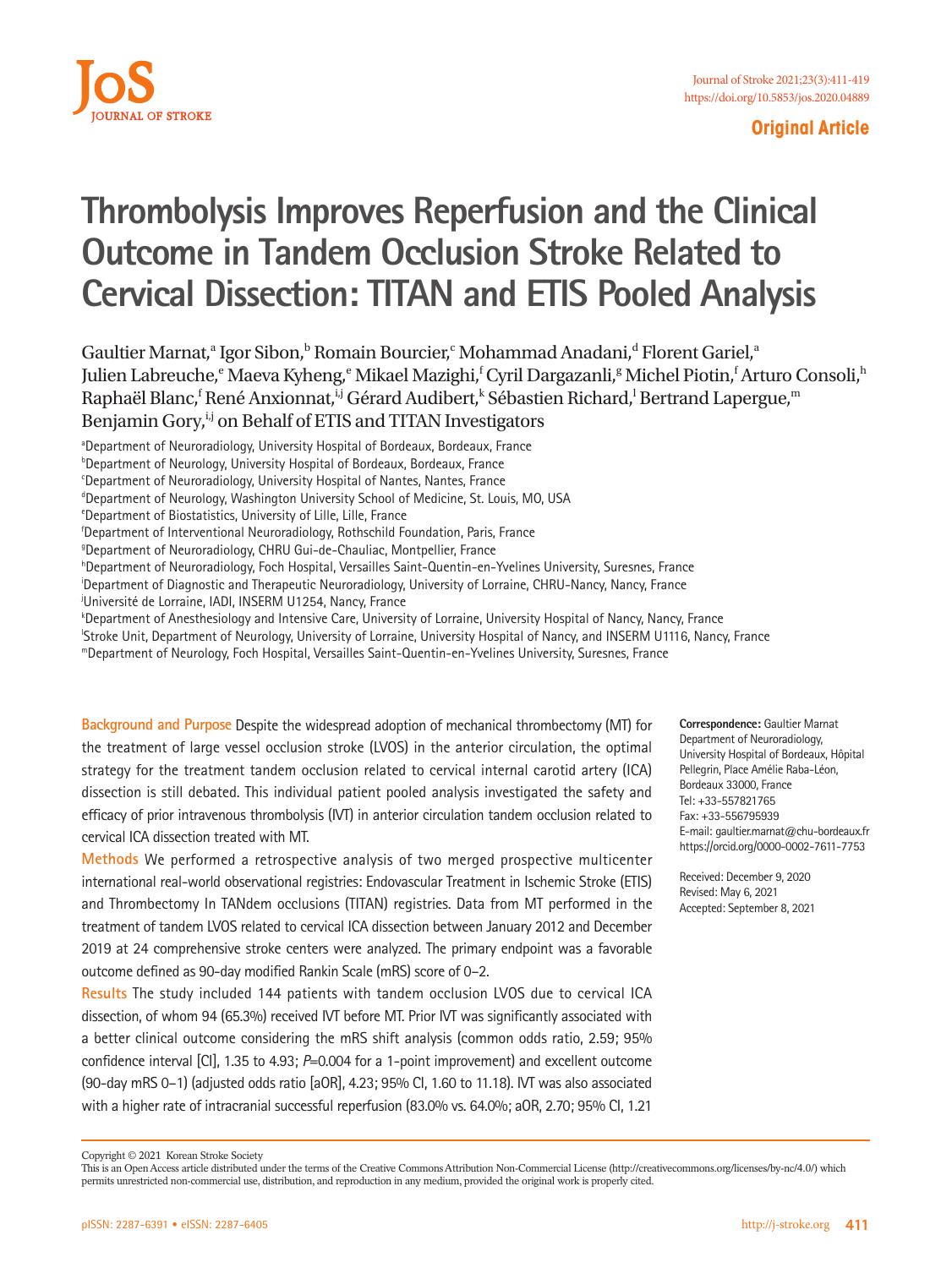to 6.03) and a lower rate of symptomatic intracranial hemorrhage (4.3% vs. 14.8%; aOR, 0.21; 95% CI, 0.05 to 0.80).

**Conclusions** Prior IVT before MT for the treatment of tandem occlusion related to cervical ICA dissection was safe and associated with an improved 90-day functional outcome.

**Keywords** Stroke; Internal carotid artery; Dissection; Reperfusion; Thrombolytic therapy

## **Introduction**

Since the adoption of mechanical thrombectomy (MT) for the treatment of patients with acute large vessel occlusion strokes (LVOS),<sup>1</sup> the role of prior intravenous thrombolysis (IVT) has been debated. Recent publications of the DIRECT-MT, SKIP, DEVT, and MR-CLEAN NO-IV trials and ongoing SWIFT-DIRECT trial are expected to bring part of the answer. $2-5$  However, given the rarity of tandem occlusions in particular related to cervical internal carotid artery (ICA) dissection, these trials might not answer the question for this very specific subgroup. A high clot burden, the need for antiplatelet therapy if emergency ICA stenting is required, along with concerns about intracranial bleeding and extension or worsening of the arterial dissection are frequently raised arguments for avoiding prior IVT prior to MT. The efficacy and safety of IVT on ICA dissection-related strokes has been reported for all presentations, but without emphasis on tandem LVOS.<sup>6,7</sup> Tandem occlusion related to cervical ICA dissection is a singular entity with a specific therapeutic strategy regarding endovascular treatment and associated medical treatment.<sup>8-12</sup> This is an important question to address given the lack of data and various therapeutic alternatives based on local protocols. Therefore, this study assessed the impact of prior IVT on patients treated with MT for tandem LVOS related to cervical ICA dissection.

## **Methods**

#### **Study population**

We performed a retrospective analysis of prospectively maintained multicenter observational registries. The study population was composed of two merged databases: Endovascular Treatment in Ischemic Stroke (ETIS; NCT03776877) from May 2012 to December 2019 and Thrombectomy In TANdem (TITAN) lesions from January 2012 to September 2016. ETIS is an ongoing prospective multicentric registry collecting data from consecutive patients benefiting from endovascular treatment for LVOS at six French comprehensive stroke centers.<sup>6</sup> The TITAN collaboration pooled individual data from non-randomized

thrombectomy databases from 18 international centers for all consecutive anterior circulation tandem occlusions treated with MT.<sup>7</sup> Our analysis included patients with anterior circulation tandem occlusions due to cervical ICA dissection treated with an endovascular approach. Tandem occlusions were defined as cervical ICA occlusion or high-grade stenosis associated with a second distinct intracranial occlusion (intracranial segment of ICA, M1, or M2 segments of the middle cerebral artery [MCA]). ICA dissection diagnosis was based on angiographic features (per-thrombectomy angiographic aspect), imaging explorations demonstrating cervical ICA arterial wall hematoma, epidemiological data, and exclusion of differential stroke etiologies. Patients presenting with simultaneous multiple and confounding potential LVOS etiologies were excluded (for example, in case of co-existing atrial fibrillation).

#### **Treatments**

The indications for MT were based on the timeframes, imaging data, global comorbidities, and standard guidelines, after multidisciplinary discussion. IVT was performed within 4.5 hours after onset according to the international guidelines, using recombinant tissue plasminogen activator (alteplase, 0.9 mg/kg) in the absence of contraindications. MT was performed depending on the patient's condition and local protocol. The endovascular strategy was left to the discretion of the interventionist, especially for intracranial MT approach (stent retriever alone, contact aspiration, or stent retriever+aspiration combination), emergency ICA stenting, and perioperative antiplatelet therapy. Depending on operator's choice, peroperative aspirin intravenous bolus (250 to 500 mg) was administered. In case of cervical stenting, oral antiplatelet therapy was initiated after day-1 imaging according to the neurological condition, infarct extension, intracranial hemorrhage (ICH) and cervicocerebral arteries patency and chosen among the following possibilities: dual or simple antiplatelet therapy or none.

#### **Data collection**

The data used in this study are available from the corresponding author upon reasonable request. Clinical, imaging, timeline,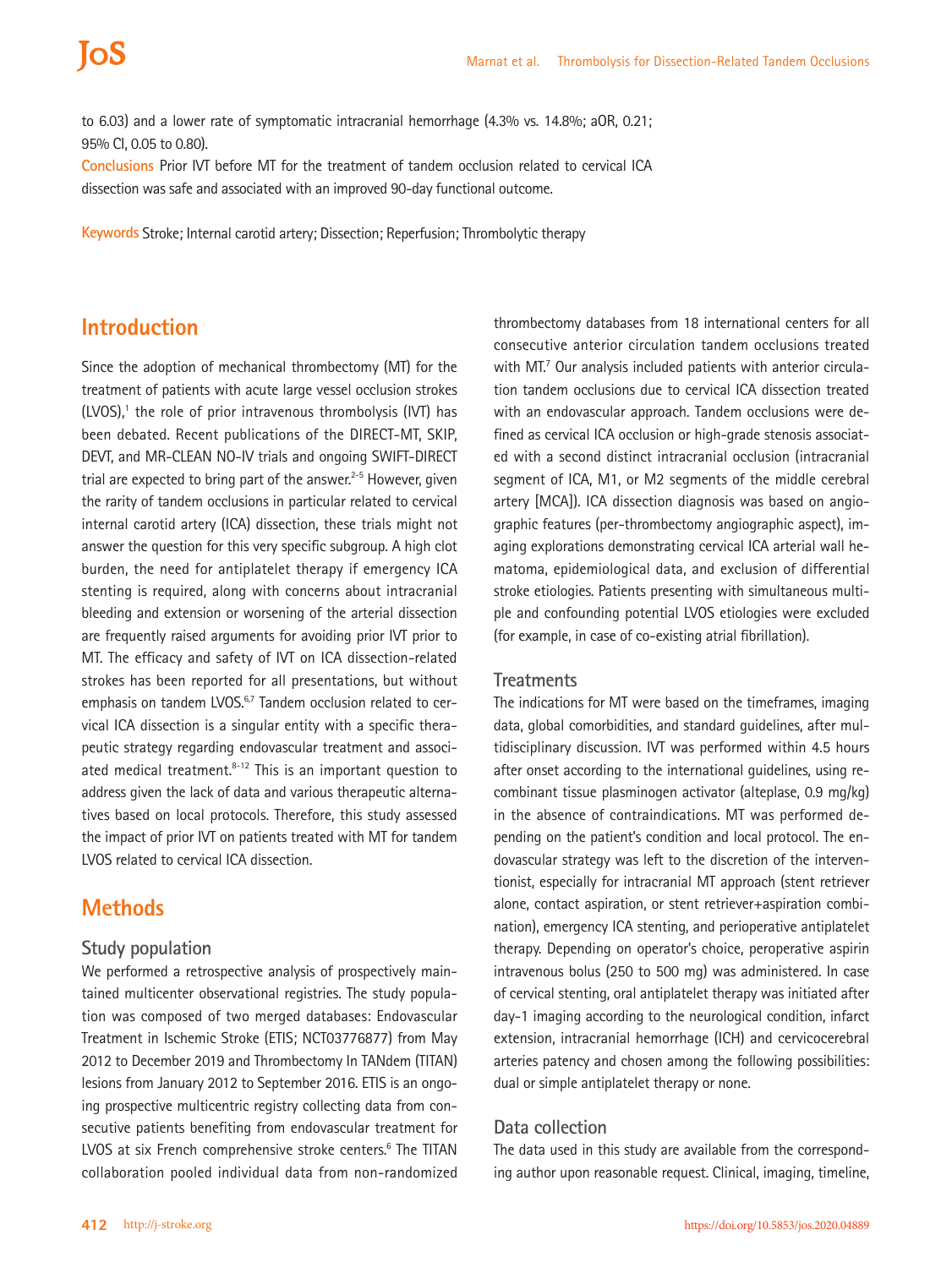and angiographic data were recorded. Trained research nurses assessed the modified Rankin Scale (mRS) score at 90 days, during face-to-face interviews or via telephone conversations with the patients, their relatives or their general practitioners. Imaging data were assessed by experienced (>10 years) senior investigators in participating centers. Favorable and excellent outcomes were respectively defined as a 90-day mRS score 0–2 and 0–1. Day-1 National Institutes of Health Stroke Scale (NIHSS) was recorded. Successful reperfusion was defined as modified Thrombolysis In Cerebral Infarction (mTICI) 2b-3. A first pass effect was defined as mTICI 2b-3 after one pass. Procedural complications (dissection, embolism in a new territory [ENT], and arterial perforation) and 90-day mortality were recorded. ICH was assessed according to the ECASS II classification. Symptomatic intracerebral hemorrhage (sICH) was defined as neurological deterioration (NIHSS worsening ≥4 points or death) along with ICH. Patency of the cervical carotid artery was evaluated on day-1 imaging follow-up (magnetic resonance angiography or computed tomography angiography).

#### **Statistical analysis**

Categorical variables were expressed as frequencies and percentages. Quantitative variables were expressed as the mean±standard deviation or median (interquartile range) according to the normality of distribution which was assessed using histograms and the Shapiro-Wilk test. Patients were divided in two groups according to whether IVT was used before groin puncture. The patient and treatment characteristics were described and compared between the two study groups using chi-square test for categorical variables (or using Fisher's exact test when expected cell frequency <5) and using Student's ttest for quantitative variables (or using Mann-Whitney U test for non-normal distribution); magnitudes of the betweengroup differences were assessed by calculating the absolute standardized differences; an absolute standardized difference <20% was interpreted as a small difference.

We compared outcomes in the two study groups before and after adjustment on onset to groin puncture, site of occlusion and cervical ICA stenting for angiographic outcomes and on pre-treatment NIHSS, pre-treatment Alberta Stroke Program Early CT Score (ASPECTS) and onset to groin puncture for clinical outcomes. A sensitivity analysis was done by excluding from the no-IVT group the patients outside the time window for IVT and those with extended infarct core on initial imaging. Binary outcomes (favorable and excellent outcomes, 90-day all-cause mortality, successful reperfusion, first pass effect, patency of the extracranial carotid artery, and procedural and hemorrhagic complications) were compared using logistic re-

gression models (using penalized approach to account smaller number of events for procedural complication, all-cause mortality, parenchymal hematoma and symptomatic intracerebral hemorrhage); odds ratios (ORs) were calculated as the effect size using patients in the non-IVT group as the reference. The overall distribution of mRS and number of passes were compared using an ordinal logistic regression model (shift analysis mRS 5 and 6 and number of passes >5 pooled together); the common odds ratio (cOR) for a 1-point improvement in mRS and number of passes were derived from this model as the effects size. The groin-puncture-to-successful-reperfusion time and 24-hour NIHSS and ASPECTS changes were compared using a generalized linear regression model; mean betweengroup differences (IVT vs. non-IVT groups) were derived from this model as the effect size. The normality of model residuals was established after log-transformation of the groin puncture-to-successful-reperfusion time. Multivariate analyses were performed after handling missing values for confounding factors and outcomes using multiple imputation. The imputation procedure was performed with a regression-switching approach (chained equations with n=10) under the missing at random assumption using all baseline characteristics and study outcomes with a predictive mean matching method for continuous variables and logistic regression models (binary, ordinal, or multinomial) for categorical variables. Estimates obtained with the different imputed datasets were combined using Rubin's rules.

Statistical testing was done at the two-tailed α level of 0.05. The data were analyzed using SAS release 9.4 (SAS Institute, Cary, NC, USA).

#### **Ethics statement**

Ethics approval was obtained from the local institutional review board. Informed consent was obtained for all the patients.

## **Results**

Of the 770 LVOS patients with tandem lesions enrolled in the TITAN (n=369) and ETIS (n=401) registries, this study included 144 patients with cervical ICA dissection, of whom 94 (65.3%) underwent IVT (Figure 1). Table 1 summarizes the main patient and treatment characteristics according to IVT. The two groups were well balanced, except for hypercholesterolemia, current smoking, and site of occlusion (M2-MCA occlusion less frequent in IVT group). The reasons for no-IVT were outside the time window (n=15), unknown onset (n=7), extended infarction (n=8), interdisciplinary choice (n=12), prior double antiplatelet therapy  $(n=1)$ , international normalized ratio >1.7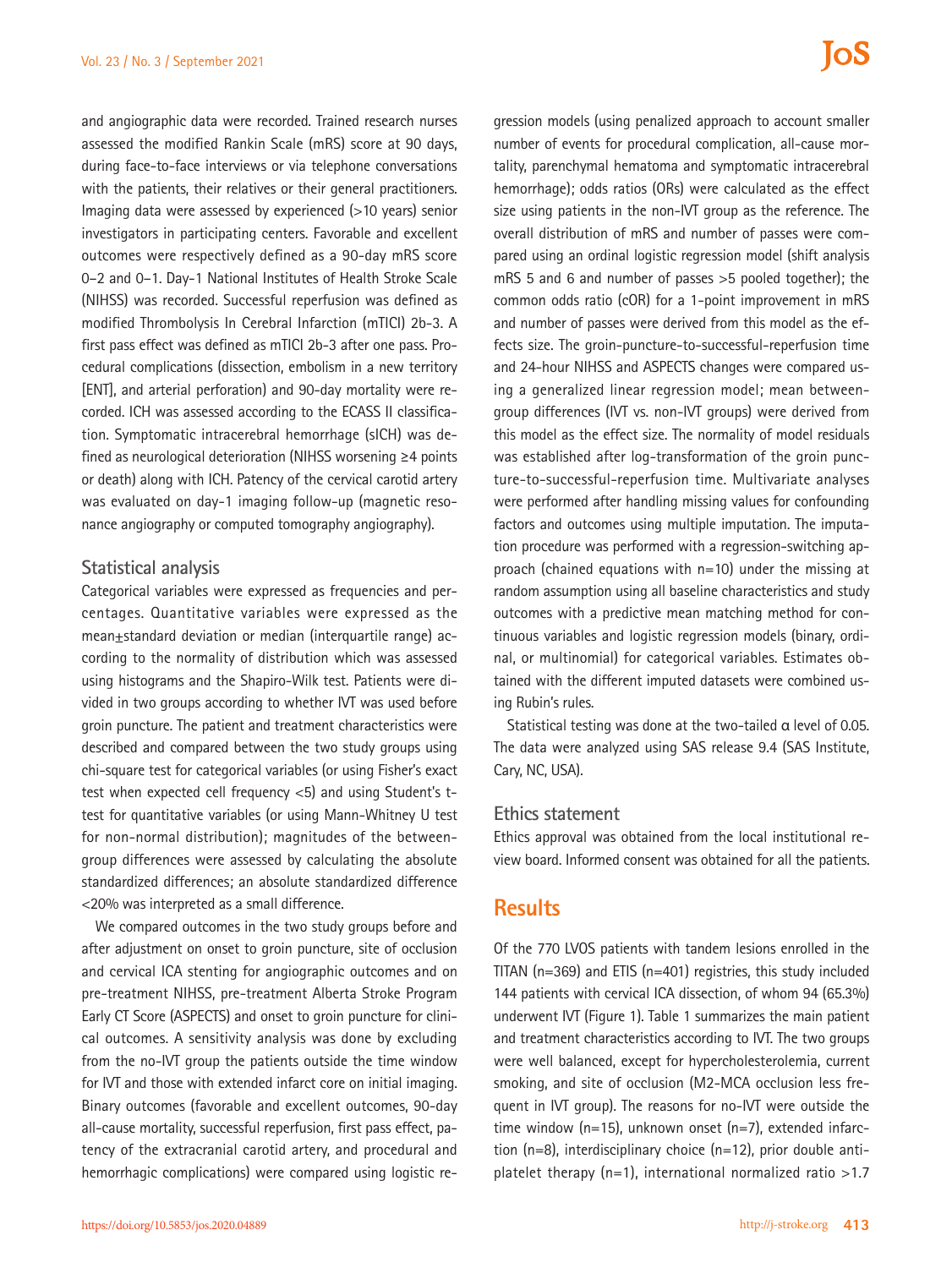$(n=1)$ , recent abdominal surgery  $(n=1)$ , and missing data  $(n=5)$ .

As shown in Table 2, a higher rate of favorable outcome (pre-specified as primary outcome) was observed in the IVT group (62.6% vs. 47.8%) although the difference did not reach statistical significance (OR, 1.83; 95% confidence interval [CI], 0.89 to 3.75). When the overall degree of disability was analyzed, the difference in favor of the IVT group reached significance (Figure 2), and also when an excellent outcome was considered (OR, 4.36; 95% CI, 1.67 to 11.34). Similar results were found after pre-specified adjustment for pre-treatment NIHSS, ASPECTS, and onset to groin puncture time, with an adjusted odds ratio (aOR) for the IVT group of 2.44 (95% CI, 1.28 to 4.61) for a 1-point improvement in the mRS score and 4.23 (95% CI, 1.60 to 11.18) for an excellent outcome. The rate of successful reperfusion was higher in the IVT group (83.0% vs. 64.0%; aOR, 2.63; 95% CI, 1.12 to 6.15). Regarding other clinical efficacy outcomes, patients in the IVT group had a significantly greater reduction in day-1 NIHSS (adjusted mean difference, 3.6 points; 95% CI, 0.6 to 4.6) and a lower worsening in day-1 ASPECTS (adjusted mean difference, –0.8 points; 95% CI, –1.6 to 0.03). sICH and any ICH were also significantly less frequent in IVT group, with a respective aOR of 0.21 (95% CI, 0.05 to 0.80) and 0.41 (95% CI, 0.17 to 0.96). Similar nonsignificant differences in all-cause mortality and parenchymal hematoma rates were found. Peroperative complication rates were comparable between groups (18.0% vs. 9.6%; aOR, 0.46; 95% CI, 0.15 to 1.33). Detailed complications were as follow: nine cases in the no-IVT group (eight ENT and one perforation) and nine in the IVT group (three ENT, five perforations, and one extension and worsening of ICA dissection).

The results of sensitivity analysis, after exclusion from the no-IVT group of 15 patients outside the IVT time window and

eight with large infarction on initial imaging, are presented in Supplementary Table 1. A significantly higher rate of successful reperfusion was observed in the IVT group (83.0% vs. 63.0%; unadjusted OR, 2.87; 95% CI, 1.11 to 7.41). Notably, ICH, parenchymal hematoma, and sICH rates were comparable between groups with respective unadjusted ORs of 0.86 (95% CI, 0.31 to 2.36), 0.50 (95% CI, 0.12 to 2.02), and 0.78 (95% CI, 0.11 to 5.40).

## **Discussion**

Two important findings emerged from this individual patient pooled study. First, bridging therapy resulted in a better functional outcome compared to MT alone. Second, the use of IVT before MT was associated with lower odds of ICH and sICH.

The recent publication of the DIRECT-MT, SKIP, and DEVT trials and the presentation of MR-CLEAN NO-IV trial results revealed evidence in favor of the non-inferiority of MT alone versus bridging therapy in LVOS. $2-5$  The benefit of systematic use of IVT prior to MT remains debated and more evidence is needed before current guidelines are modified.<sup>8</sup> In addition, rare and specific occlusion subtypes, such as tandem occlusions, are either underrepresented or often excluded $2$  in such trials, emphasizing the importance of results from large retrospective cohorts.

In our population, successful reperfusion was more frequent after bridging therapy. This clinical benefit of IVT has been previously reported,<sup>13,14</sup> but was not observed in the recent trials.<sup>2-5</sup> Still, especially considering drip-and-ship admissions, IVT is associated with an improved rate of intracranial recanalization before MT, positively influencing clinical outcome.<sup>15</sup> Interestingly, in our study, one case of early recanalization after IVT was observed whereas no case was noted in the no-IVT group.



**Figure 1.** Flowchart. MT, mechanical thrombectomy; IVT, intravenous thrombolysis.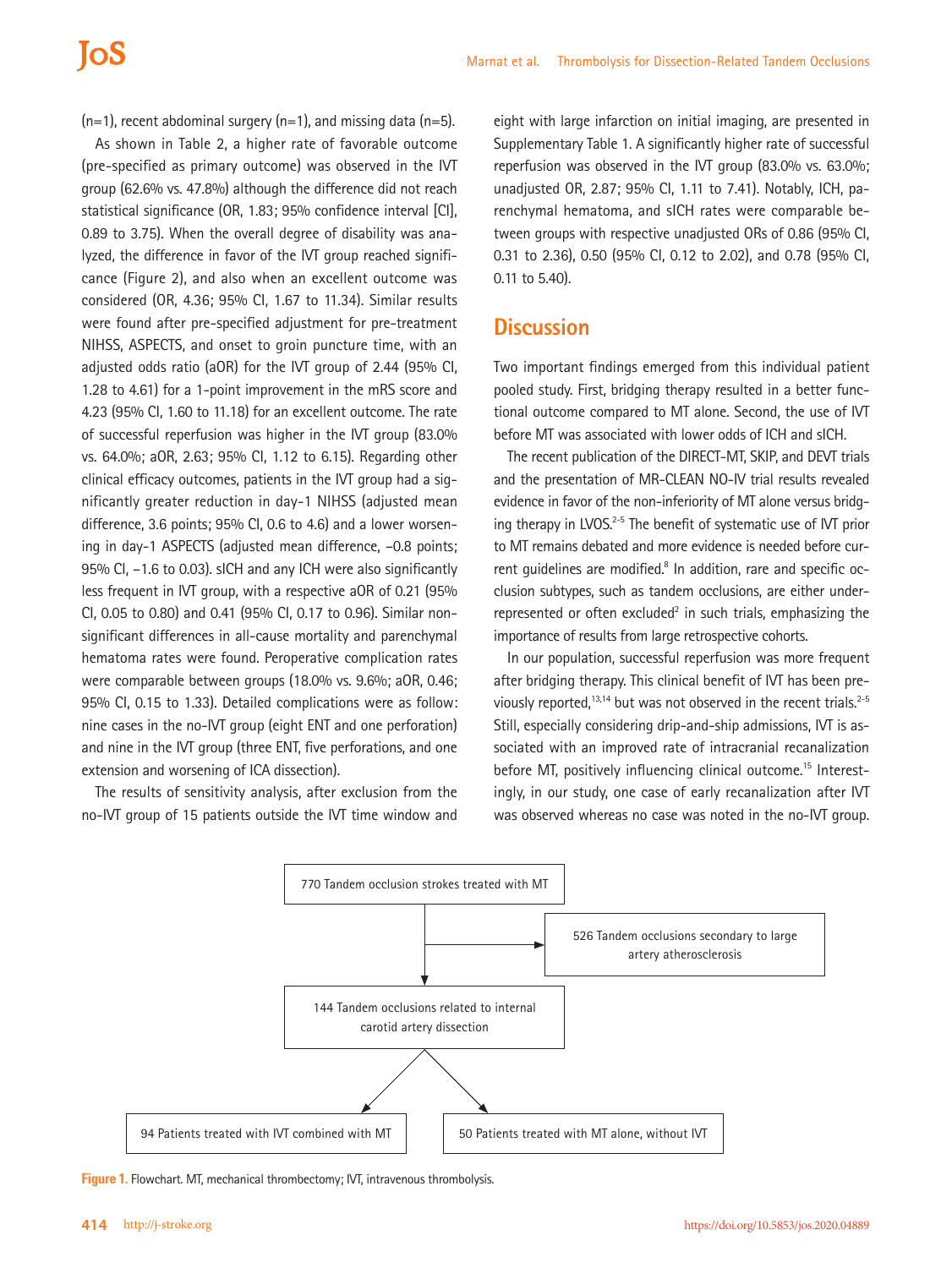#### Vol. 23 / No. 3 / September 2021

# **IoS**

**Table 1.** Patient's and treatment characteristics according to use or not of prior intravenous thrombolysis

| Characteristic                             | Intravenous thrombolysis |               |       |         |
|--------------------------------------------|--------------------------|---------------|-------|---------|
|                                            | No (n=50)                | Yes $(n=94)$  | P     | ASD (%) |
| Age (yr)                                   | $52.0 + 12.9$            | $51.9 + 11.0$ | 0.96  | 1.0     |
| Men                                        | 33/50 (66.0)             | 62/93 (66.7)  | 0.94  | 1.4     |
| Medical history                            |                          |               |       |         |
| Hypertension                               | 17/45 (37.8)             | 28/91 (30.8)  | 0.41  | 14.8    |
| Diabetes mellitus                          | 2/46(4.3)                | 5/91(5.5)     | 1.00  | 5.3     |
| Hypercholesterolemia                       | 3/45(6.7)                | 18/91 (19.8)  | 0.046 | 39.5    |
| Current smoking                            | 17/44 (38.6)             | 22/89 (24.7)  | 0.097 | 30.3    |
| Current stroke event                       |                          |               |       |         |
| NIHSS score*                               | $17(13-19)$              | $15(10-20)$   | 0.59  | 9.5     |
| ASPECTS <sup>+</sup>                       | $7(5-8)$                 | $7(6-8)$      | 0.42  | 14.6    |
| $\boldsymbol{0}$                           | 0/45(0.0)                | 1/86(1.2)     |       |         |
| $\overline{2}$                             | 1/45(2.2)                | 1/86(1.2)     |       |         |
| 3                                          | 1/45(2.2)                | 2/86(2.3)     |       |         |
| 4                                          | 6/45(13.3)               | 2/86(2.3)     |       |         |
| 5                                          | 5/45(11.1)               | 15/86 (17.4)  |       |         |
| 6                                          | 7/45(15.6)               | 10/86 (11.6)  |       |         |
| 7                                          | 9/45(20.0)               | 20/86 (23.3)  |       |         |
| 8                                          | 7/45(15.6)               | 16/86 (18.6)  |       |         |
| 9                                          | 3/45(6.7)                | 10/86 (11.6)  |       |         |
| 10                                         | 6/45(13.3)               | 9/86 (10.5)   |       |         |
| Initial cerebral imaging                   |                          |               | 0.67  | 7.6     |
| <b>MRI</b>                                 | 27/48 (56.3)             | 51/85 (60.0)  |       |         |
| CT scan                                    | 21/48(43.8)              | 34/85 (40.0)  |       |         |
| Onset to imaging (min) <sup>+</sup>        | 127 (81-217)             | 105 (78-169)  | 0.19  | 25.8    |
| Endovascular treatment                     |                          |               |       |         |
| Site of intracranial occlusion             |                          |               | 0.068 | 45.7    |
| M1-MCA                                     | 28/50 (56.0)             | 61/94 (64.9)  |       |         |
| M2-MCA                                     | 11/50 (22.0)             | 7/94(7.4)     |       |         |
| Intracranial ICA                           | 11/50 (22.0)             | 25/94 (26.6)  |       |         |
| Recanalized occlusion                      | 0/50(0.0)                | 1/94(1.1)     |       |         |
| Right-sided infarct                        | 21/46 (45.7)             | 40/87 (46.0)  | 0.97  | 0.7     |
| Onset to groin puncture (min) <sup>§</sup> | 211 (165-312)            | 226 (179-290) | 0.70  | 9.5     |
| General anesthesia                         | 18/48 (37.5)             | 36/93 (38.7)  | 0.89  | 2.5     |
| First line intracranial thrombectomy       |                          |               | 0.81  | 15.2    |
| SR                                         | 15/48 (31.3)             | 29/86 (32.6)  |       |         |
| CA                                         | 23/48 (47.9)             | 35/86 (40.7)  |       |         |
| SR+CA                                      | 10/48 (20.8)             | 22/86 (25.6)  |       |         |
| Others                                     | 0/48(0.0)                | 1/86(1.2)     |       |         |
| Cervical ICA stenting                      | 24/50 (48.0)             | 45/94 (47.9)  | 0.99  | 0.3     |
| Antiplatelet medication during procedure   | 18/50 (36.0)             | 37/94 (39.4)  | 0.69  | 6.9     |

Values are presented as mean±standard deviation, number/total number (%), or median (interquartile range).

ASD, absolute standardized difference; NIHSS, National Institutes of Health Stroke Scale; ASPECTS, Alberta Stroke Program Early CT Score; MRI, magnetic resonance imaging; CT, computed tomography; MCA, middle cerebral artery; ICA, intracranial carotid artery; SR, stent retriever; CA, contact aspiration. \*1 missing value (1 in intravenous thrombolysis [IVT] group); † 13 missing values (IVT group, n=8); ‡ 38 missing values (IVT group n=23); § 30 missing values (IVT

group, n=21).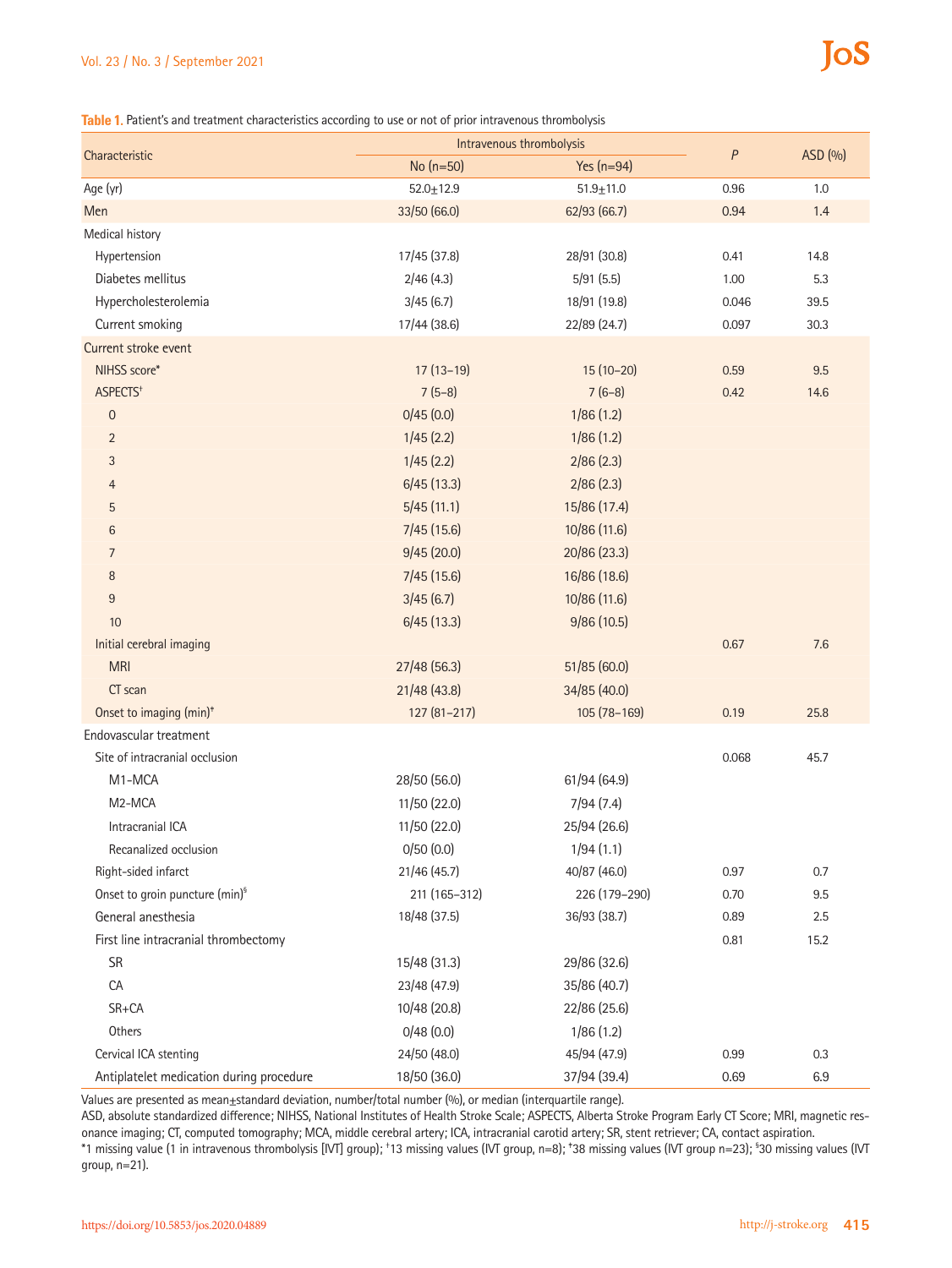**Table 2.** Outcomes according to intravenous thrombolysis prior endovascular treatment

| <b>Outcome</b>                                   | Intravenous thrombolysis        |                                         | Unadjusted                                 |       | Adjusted <sup>++</sup>              |       |
|--------------------------------------------------|---------------------------------|-----------------------------------------|--------------------------------------------|-------|-------------------------------------|-------|
|                                                  | No $(n=50)$                     | Yes $(n=94)$                            | Effect size (95% CI)                       | P     | Effect size (95% CI)                | P     |
| Angiographic outcomes                            |                                 |                                         |                                            |       |                                     |       |
| Successful reperfusion                           | 32/50(64.0)                     | 78/94 (83.0)                            | 2.74 $(1.24 \text{ to } 6.04)^*$           | 0.012 | 2.63 $(1.12 \text{ to } 6.15)^*$    | 0.025 |
| First pass effect                                | 14/50 (28.0)                    | 33/94(35.1)                             | 1.39 $(0.65 \text{ to } 2.95)^*$           | 0.39  | 1.31 $(0.87 \text{ to } 1.42)^*$    | 0.33  |
| Groin puncture to reperfusion (min) <sup>+</sup> | 70 (40 to 87) <sup>*</sup>      | 72 (50 to 89) <sup>*</sup>              | 0.07 $(-0.18 \text{ to } 0.32)^{5}$        | 0.56  | 0.11 $(-0.14 \text{ to } 0.35)^{5}$ | 0.38  |
| Number of passes                                 | $2(1 to 3)^{*}$                 | $2(1 to 3)^{*}$                         | 1.10 $(0.57 \text{ to } 2.10)^{\text{  }}$ | 0.78  | 1.38 (0.70 to 2.68) <sup>  </sup>   | 0.35  |
| Procedural complications <sup>##</sup>           | $9/50(18.0)^9$                  | $9/94(9.6)^{1}$                         | $0.48$ (0.17 to 1.31)*                     | 0.15  | $0.46$ (0.15 to 1.33)*              | 0.15  |
| Clinical outcomes                                |                                 |                                         |                                            |       |                                     |       |
| 90-day favorable outcome                         | 22/46(47.8)                     | 57/91 (62.6)                            | 1.83 $(0.89 \text{ to } 3.75)^*$           | 0.099 | 1.69 (0.80 to 3.54)*                | 0.16  |
| 90-day excellent outcome                         | 6/46(13.0)                      | 36/91 (39.6)                            | 4.36 $(1.67 \text{ to } 11.34)^*$          | 0.003 | 4.23 (1.60 to 11.18)*               | 0.004 |
| 90-day mortality                                 | 6/46(13.0)                      | 4/91(4.4)                               | $0.32$ (0.08 to 1.12)*                     | 0.079 | $0.43$ (0.11 to 1.63)*              | 0.21  |
| 24-hour change in NIHSS                          | 0.2 $(-2.2 \text{ to } 2.7)$ ** | 3.2 $(1.4 \text{ to } 5.0)^{**}$        | 2.9 $(-0.1 \text{ to } -5.9)^{+1}$         | 0.056 | 3.6 $(0.6 \text{ to } 4.6)^{++}$    | 0.018 |
| 24-hour change in ASPECTS                        | 1.8 $(1.2 \text{ to } 2.4)$     | 1.1 $(0.6 \text{ to } 1.5)^{\text{  }}$ | $-0.8$ ( $-1.5$ to $-0.1$ )**              | 0.028 | $-0.8$ (-1.6 to $-0.03$ )**         | 0.040 |
| Day-1 patency of extracranial ICA                | 14/37(37.8)                     | 23/58(39.7)                             | 1.08 $(0.46 \text{ to } 2.52)^*$           | 0.86  | $0.69$ (0.26 to 1.79)*              | 0.44  |
| Any ICH                                          | 24/39(61.5)                     | 29/70 (41.4)                            | $0.44$ (0.19 to 0.99)*                     | 0.046 | $0.41$ (0.17 to 0.96)*              | 0.042 |
| Parenchyma hematoma                              | 7/39(18.0)                      | 6/70(8.6)                               | $0.43$ (0.13 to 1.38)*                     | 0.16  | $0.38$ (0.11 to 1.29)*              | 0.14  |
| sICH                                             | 7/47(14.8)                      | 4/94(4.3)                               | $0.25$ (0.07 to 0.92)*                     | 0.036 | $0.21$ (0.05 to 0.80)*              | 0.021 |

Successful reperfusion was defined as modified Thrombolysis In Cerebral Infarction (mTICI) 2b/2c/3 at the end of endovascular procedure; first pass effect as mTICI 2b/2c/3 after first pass, favorable outcome as 90-day modified Rankin Scale (mRS) 0–2 and excellent outcome as 90-day mRS 0–1.

CI, confidence interval; NIHSS, National Institutes of Health Stroke Scale; ASPECTS, Alberta Stroke Program Early CT Score; ICA, intracranial carotid artery; ICH, intracranial hemorrhage; sICH, symptomatic intracranial hemorrhage.

\*Odds ratio; † Data among patients who achieved successful reperfusion at end of endovascular procedure; ‡ Median (interquartile range); § Mean difference in log-transformed value; <sup>∥</sup>Common odds ratio; <sup>¶</sup>For onset to groin puncture, site of occlusion and cervical ICA stenting for angiographic outcomes and adjusted for pre-treatment NIHSS, pre-treatment ASPECTS and onset to groin puncture for clinical outcomes (after handling missing values by multiple imputations); \*\*Mean (95% CI) of change from baseline adjusted for baseline values; ††Mean between-group difference in change from baseline (95% CI) adjusted for baseline values; <sup>#+</sup>Detailed complications: non-intravenous thrombolysis (IVT) group (8 ENT, 1 perforation) and IVT group (3 ENT, 5 perforations, 1 extension and worsening of the dissection)..



**Figure 2.** Distribution of 90-day modified Rankin Scale (mRS) scores according to use or not of intravenous thrombolysis (IVT) prior endovascular treatment. Common odds ratio (cOR) indicates for 1-point improvement in 90-day mRS score (after combining 5 and 6 together). CI, confidence interval.

In our study, for tandem LVOS related to cervical ICA dissection, bridging therapy seems to improve functional outcome compared to MT alone.

ICH is a feared complication of IVT. In the treatment of tandem occlusion, combining IVT with antiplatelet therapy, especially in cases of acute stenting, is a questionable approach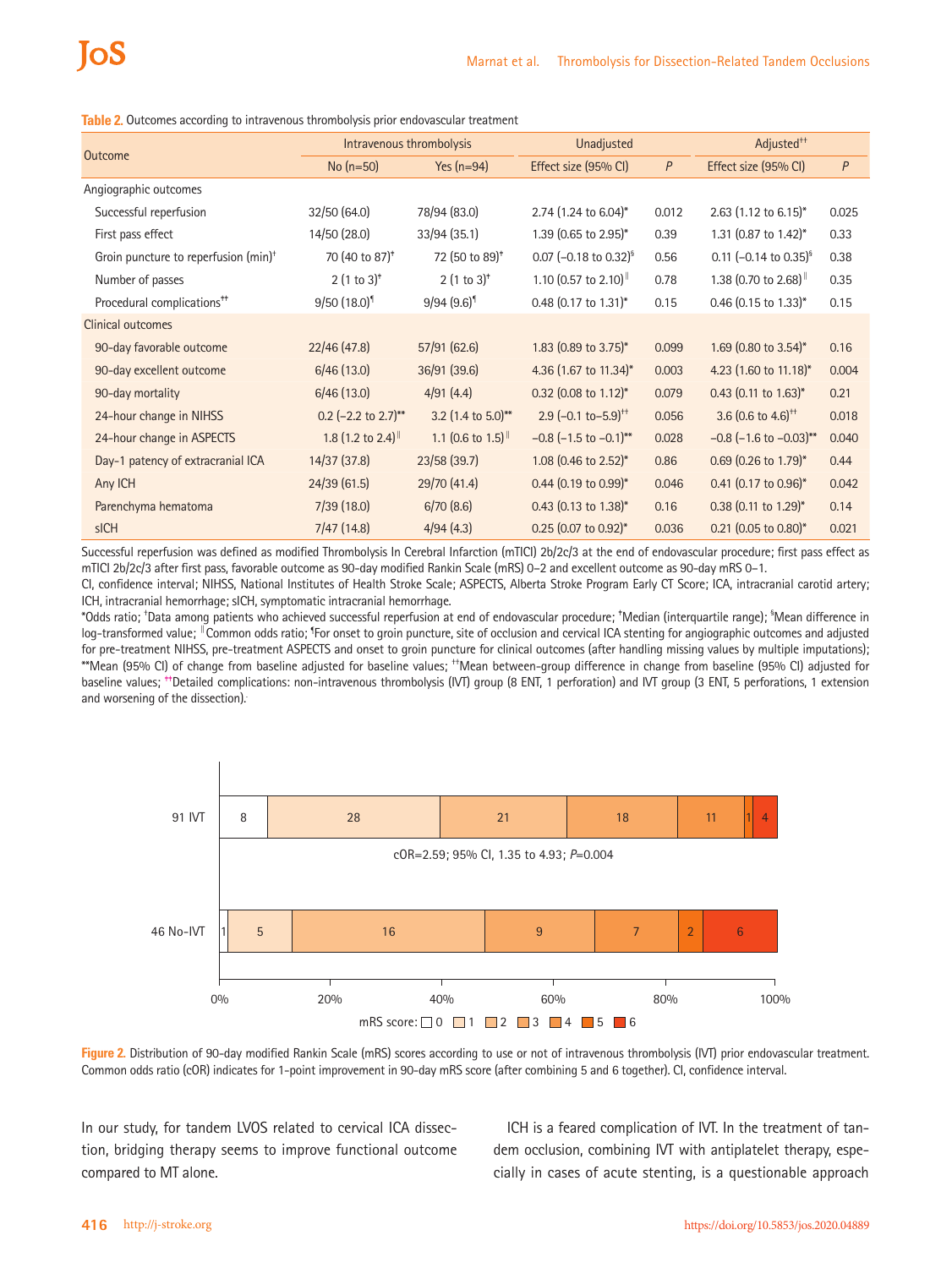due to the risk of hemorrhagic complications. Here, the rates of stenting and antiplatelet agent use were similar between groups and there was no increased risk of ICH in the IVT group. Conversely, sICH and any ICH were more frequent in the no-IVT group. This finding might be related to a higher proportion of patient outside the time window for IVT and/or with larger initial infarct core on initial imaging in the no-IVT group. This hypothesis is confirmed the sensitivity analysis after exclusion of these patients demonstrating no difference in ICH and sICH risk between IVT and no-IVT groups. The worse recanalization and higher infarct expansion rates in the no-IVT group may also explain an increased ICH risk. Indeed, lower recanalization rates and poorer day-1 ASPECTS have previously been proven to be predictive of higher hemorrhagic risk.<sup>6</sup> Also, even if there role can be evocated, antiplatelet medications were reported safe in the treatment of tandem occlusions, regardless of IVT status.16

One concern with IVT for such indications is the fear of extension and worsening of the dissection.<sup>17,18</sup> This is supported by the possible lysis of the arterial wall hematoma allowing progression of the dissection and potential ischemic worsening. We did not find any evidence supporting this phenomenon or its consequences. In particular, the day-1 patency of the cervical ICA was comparable between groups.

Our study has several limitations mostly related to its retrospective design. The endovascular strategies, stenting protocol, and perioperative antiplatelet regimens were not standardized. Decision to administer IVT was left to the discretion of local teams. The study was conducted over an extended timespan which can constitute a source of bias regarding potential evolution of therapeutic strategies. The absence of core lab review of imaging and centralized measurements of infarct core, penumbra, and mismatch ratio might also be a limitation. Due to the rarity of tandem occlusion related to dissection and the difficulty in forming large subgroups, the statistical analysis may lack power without no formal sample calculation. Due to exploratory nature of the present study, comparisons in outcomes were not adjusted for multiplicity and we therefore could not excluded false positive findings. For all these reasons, the present results should be interpreted only as hypothesis generating and should be replicated in further larger studies.

## **Conclusions**

IVT before MT for tandem occlusions related to cervical ICA dissection seems to be safe and associated with a better functional outcome. In the absence of contraindication and

within the recommended time window, prior IVT may still be considered as part of the acute reperfusion therapy for tandem occlusions related to cervical ICA dissection.

## **Supplementary materials**

Supplementary materials related to this article can be found online at https://doi.org/10.5853/jos.2020.04889.

## **Disclosure**

The authors have no financial conflicts of interest.

## **Acknowledgments**

On behalf of the Endovascular Treatment in Ischemic Stroke (ETIS) and Thrombectomy In TANdem (TITAN) Investigators

#### **ETIS investigators**

Michel Piotin, Raphaël Blanc, Simon Escalard, Jean-Philippe Desilles, Benjamin Maïer, Gabriele Ciccio, Stanislas Smajda, Mikael Mazighi, François Delvoye, Robert Fahed, Mikael Obadia, Candice Sabben, Ovide Corabianu, Thomas de Broucker, Didier Smadja, Sonia Alamowitch, Olivier Ille, Eric Manchon, Pierre-Yves Garcia, Guillaume Taylor, Malek Ben Maacha.

Frédéric Bourdain, Jean-Pierre Decroix, Adrien Wang, Serge Evrard, Maya.Tchikviladze, Bertrand Lapergue, Oguzhan Coskun, Arturo Consoli, Federico Di Maria, Georges Rodesh, Morgan Leguen, Marie Tisserand, Fernando Pico, Haja Rakotoharinandrasana, Philippe Tassan, Roxanna Poll.

Gaultier Marnat, Florent Gariel, Xavier Barreau, Jérôme Berge, Patrice Menegon, Igor Sibon, Ludovic Lucas, Stéphane Olindo, Pauline Renou, Sharmila Sagnier, Mathilde Poli, Sabrina Debruxelles, François Rouanet, Thomas Tourdias, Jean-Sebastien Liegey, Isabelle Quintana, Tristan Kerdraon.

Romain Bourcier, Lili Detraz, Benjamin Daumas-Duport, Pierre-Louis Alexandre, Monica Roy, Cédric Lenoble, Vincent L'allinec, Jean-Baptiste Girot, Hubert Desal.

Benjamin Gory, Fatiha Bechiri, Sarah Guy, Serge Bracard, René Anxionnat, Marc Braun, Anne-Laure Derelle, Romain Tonnelet, Liang Liao, François Zhu, Emmanuelle Schmitt, Sophie Planel, Sébastien Richard, Lisa Humbertjean, Gioia Mione, Jean-Christophe Lacour, Gabriela Hossu, Marine Beaumont, Mitchelle Bailang, Gérard Audibert, Marie Reitter, Agnès Masson, Lionel Alb, Adriana Tabarna, Marcela Voicu, Iona Podar, Madalina Brezeanu.

Vincent Costalat, Cyril Dargazanli, Federico Cagnazzo, Alain Bonafé, Grégory Gascou, Pierre-Henri Lefèvre, Imad Derraz,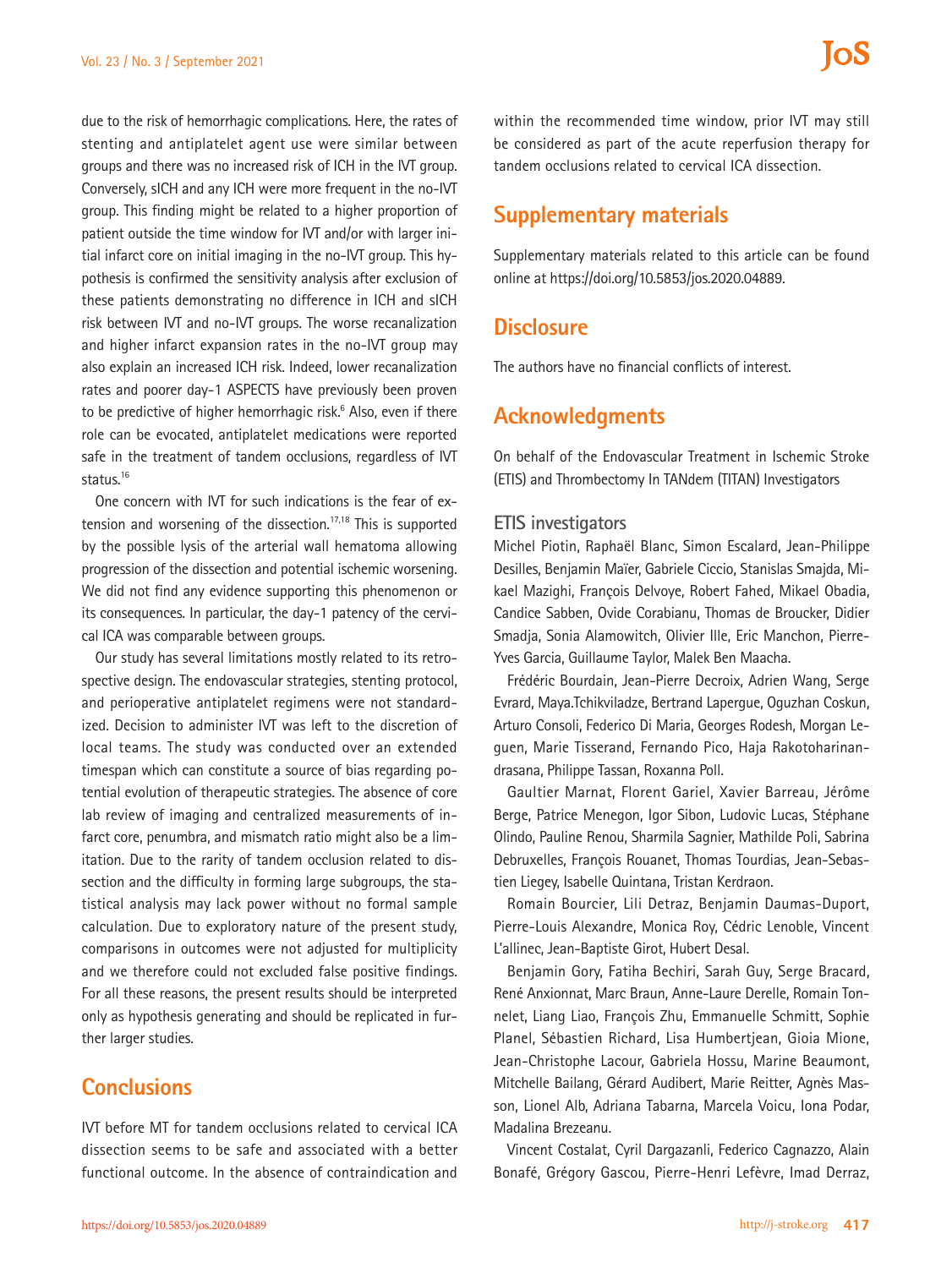Carlos Riquelme, Caroline Arquizan, Nicolas Gaillard, Isabelle Mourand, Lucas Corti.

#### **TITAN investigators**

Mohammad Anadani, Alejandro M. Spiotta, Ali Alawieh, Francis Turjman, Michel Piotin, Diogo C. Haussen, Raul G. Nogueira, Panagiotis Papanagiotou, Adnan H. Siddiqui, Bertrand Lapergue, Franziska Dorn, Christophe Cognard, Marc Ribo, Marios N. Psychogios, Marc Antoine Labeyrie, Mikael Mazighi, Alessandra Biondi, René Anxionnat, Serge Bracard, Sébastien Richard, Benjamin Gory, Jonathan Andrew Grossberg, Adrien Guenego, Julien Darcourt, Isabelle Vukasinovic, Elisa Pomero, Jason Davies, Leonardo Renieri, Corentin Hecker, Maria Muchada Muchada, Arturo Consoli, Georges Rodesch, Emmanuel Houdart, Raymond Turner, Aquilla Turk, Imran Chaudry, Johanna Lockau, Andreas Kastrup, Raphaël Blanc, Hocine Redjem, Daniel Behme, Hussain Shallwani, Maurer Christopher, Gioia Mione, Lisa Humbertjean, Jean-Christophe Lacour, François Zhu, Anne-Laure Derelle, Romain Tonnelet, Liang Liao.

## **References**

- 1. Goyal M, Menon BK, van Zwam WH, Dippel DW, Mitchell PJ, Demchuk AM, et al. Endovascular thrombectomy after large-vessel ischaemic stroke: a meta-analysis of individual patient data from five randomised trials. *Lancet* 2016;387: 1723-1731.
- 2. Yang P, Zhang Y, Zhang L, Zhang Y, Treurniet KM, Chen W, et al. Endovascular thrombectomy with or without intravenous alteplase in acute stroke. *N Engl J Med* 2020;382:1981-1993.
- 3. Suzuki K, Matsumaru Y, Takeuchi M, Morimoto M, Kanazawa R, Takayama Y, et al. Effect of mechanical thrombectomy without vs with intravenous thrombolysis on functional outcome among patients with acute ischemic stroke: the SKIP randomized clinical trial. *JAMA* 2021;325:244-253.
- 4. Zi W, Qiu Z, Li F, Sang H, Wu D, Luo W, et al. Effect of endovascular treatment alone vs intravenous alteplase plus endovascular treatment on functional independence in patients with acute ischemic stroke: the DEVT randomized clinical trial. *JAMA* 2021;325:234-243.
- 5. Treurniet KM, LeCouffe NE, Kappelhof M, Emmer BJ, van Es ACGM, Boiten J, et al. MR CLEAN-NO IV: intravenous treatment followed by endovascular treatment versus direct endovascular treatment for acute ischemic stroke caused by a proximal intracranial occlusion-study protocol for a randomized clinical trial. *Trials* 2021;22:141.
- 6. Lin J, Sun Y, Zhao S, Xu J, Zhao C. Safety and efficacy of thrombolysis in cervical artery dissection-related ischemic

stroke: a meta-analysis of observational studies. *Cerebrovasc Dis* 2016;42:272-279.

- 7. Engelter ST, Dallongeville J, Kloss M, Metso TM, Leys D, Brandt T, et al. Thrombolysis in cervical artery dissection: data from the Cervical Artery Dissection and Ischaemic Stroke Patients (CADISP) database. *Eur J Neurol* 2012;19:1199-1206.
- 8. CADISS trial investigators, Markus HS, Hayter E, Levi C, Feldman A, Venables G, et al. Antiplatelet treatment compared with anticoagulation treatment for cervical artery dissection (CADISS): a randomised trial. *Lancet Neurol* 2015;14:361-367.
- 9. Marnat G, Bühlmann M, Eker OF, Gralla J, Machi P, Fischer U, et al. Multicentric experience in distal-to-proximal revascularization of tandem occlusion stroke related to internal carotid artery dissection. *AJNR Am J Neuroradiol* 2018;39:1093-1099.
- 10. Marnat G, Lapergue B, Sibon I, Gariel F, Bourcier R, Kyheng M, et al. Safety and outcome of carotid dissection stenting during the treatment of tandem occlusions: a pooled analysis of TITAN and ETIS. *Stroke* 2020;51:3713-3718.
- 11. Compagne KCJ, Goldhoorn RB, Uyttenboogaart M, van Oostenbrugge RJ, van Zwam WH, van Doormaal PJ, et al. Acute endovascular treatment of patients with ischemic stroke from intracranial large vessel occlusion and extracranial carotid dissection. *Front Neurol* 2019;10:102.
- 12. Gory B, Piotin M, Haussen DC, Steglich-Arnholm H, Holtmannspötter M, Labreuche J, et al. Thrombectomy in acute stroke with tandem occlusions from dissection versus atherosclerotic cause. *Stroke* 2017;48:3145-3148.
- 13. Mistry EA, Mistry AM, Nakawah MO, Chitale RV, James RF, Volpi JJ, et al. Mechanical thrombectomy outcomes with and without intravenous thrombolysis in stroke patients: a meta-analysis. *Stroke* 2017;48:2450-2456.
- 14. Gariel F, Lapergue B, Bourcier R, Berge J, Barreau X, Mazighi M, et al. Mechanical thrombectomy outcomes with or without intravenous thrombolysis. *Stroke* 2018;49:2383-2390.
- 15. Ospel JM, Singh N, Almekhlafi MA, Menon BK, Butt A, Poppe AY, et al. Early recanalization with alteplase in stroke because of large vessel occlusion in the ESCAPE trial. *Stroke*  2021;52:304-307.
- 16. Zhu F, Anadani M, Labreuche J, Spiotta A, Turjman F, Piotin M, et al. Impact of antiplatelet therapy during endovascular therapy for tandem occlusions: a collaborative pooled analysis. *Stroke* 2020;51:1522-1529.
- 17. Georgiadis D, Lanczik O, Schwab S, Engelter S, Sztajzel R, Arnold M, et al. IV thrombolysis in patients with acute stroke due to spontaneous carotid dissection. *Neurology* 2005; 64:1612-1614.
- 18. Tsivgoulis G, Zand R, Katsanos AH, Sharma VK, Goyal N, Krogias C, et al. Safety and outcomes of intravenous thromboly-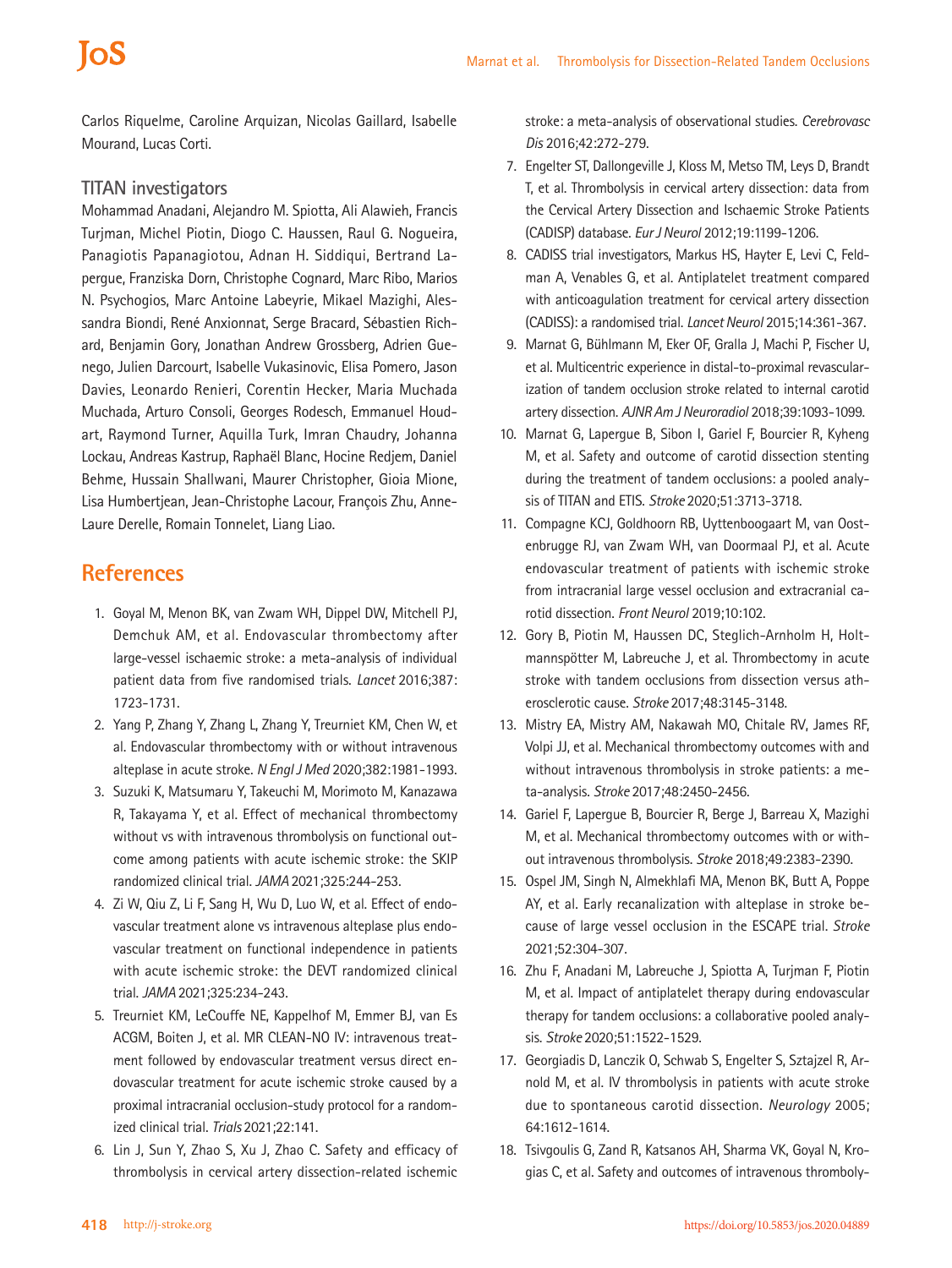JoS